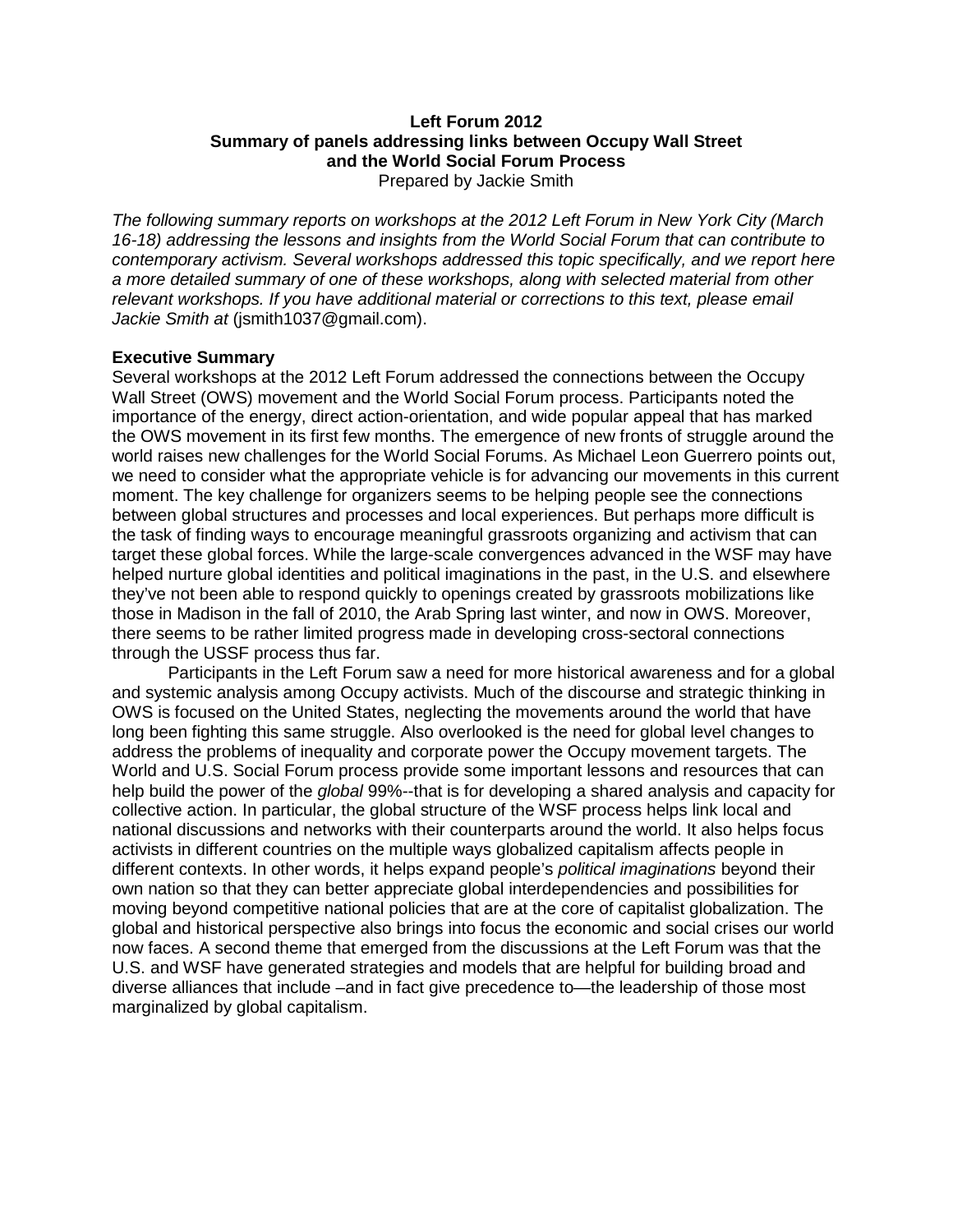### **Full panel notes: ["Movement Building in the Current Political Moment: Learning from the](http://www.leftforum.org/panel/movement-building-current-political-moment%E2%80%94learning-us-and-world-social-forum-process)  [World Social Forum and US Social Forum Process"](http://www.leftforum.org/panel/movement-building-current-political-moment%E2%80%94learning-us-and-world-social-forum-process)**

*Michael Leon Guerrero:* The US and WSF played some important roles in creating spaces for organizing, generating new initiatives, connecting us with global activist networks, fostering relationship-building.

**But in the two USSFs we haven't seen the level of integration across groups and sectors we had hoped for**. Also, the capacity to organize large national forums is lacking, especially given our commitment to intentionality—leadership from the grassroots movements of low-income, people of color, and activist groups most marginalized by economic globalization. This leads us to ask whether the social forum model is the best structure for movement building at the current time. The Occupy Wall Street movement may be an opportunity to refocus energies on the local level. But we still want and need to maintain our global connections and analyses.

*Alfredo Lopez:* Alfredo reminded us that the political moment is one of **post-hegemony**; that is, of U.S. decline. This has some important implications for our work, and we should try to anticipate the possible challenges as well as opportunities this creates. The technologists working with May First/People Link have learned a great deal about how to use technology to foster the democratic communication we seek and to make this more accessible to low-income people and regions. For instance, we are very proud of the success we had in bringing Palestinian activists from the West Bank and Gaza together during a plenary at the 2010 U.S. Social Forum.

We need to continue to advance the use of technology to increase democracy and participation in our movement. This will require vigilance and struggle to keep the internet free and accessible to all. At the same time, we need to be attentive to potential threats and to maintain the security of our data and systems. We've learned some good lessons about how to do this in the WSF process.

*Rose Brewer:* There is much the Occupy struggle can take from the rich history of struggle, and more efforts to bring this history into current work can help strengthen the movement. Among the key lessons from the U.S. Social Forum process is the idea of **intentionality**, where we organize the process to privilege the leaders and voices of those most affected by capitalist globalization. This model has enabled the articulation and development of new kinds of leaders and leadership. It has fostered the development of new kinds of skills that have altered how we think about social change organizing. The approach has also enabled greater awareness of the intersectionality of the identities, issues, and concerns that motivate our struggles.

The USSF process has helped generate new models for democracy that challenge existing hierarchies and privileges. Such models are essential to thinking about alternatives to the dominant models of economic and political organization.

We've learned in the USSF the importance of fostering a spirit of community....

*Jerome Scott:* We need to keep in mind that the current moment of crisis will affect the possibilities for our organizing. It will continue to fuel the opposition to the current economic and political order and can expand the base of our movement. We should anticipate an increase in our capacity and be ready to respond to this.

We also need to set priorities for action and be strategic in thinking about how we respond to changing context.

We learned from Atlanta that we can rely on our base for the resources we need. We need to do more to call on folks to support this movement and to mobilize resources to do this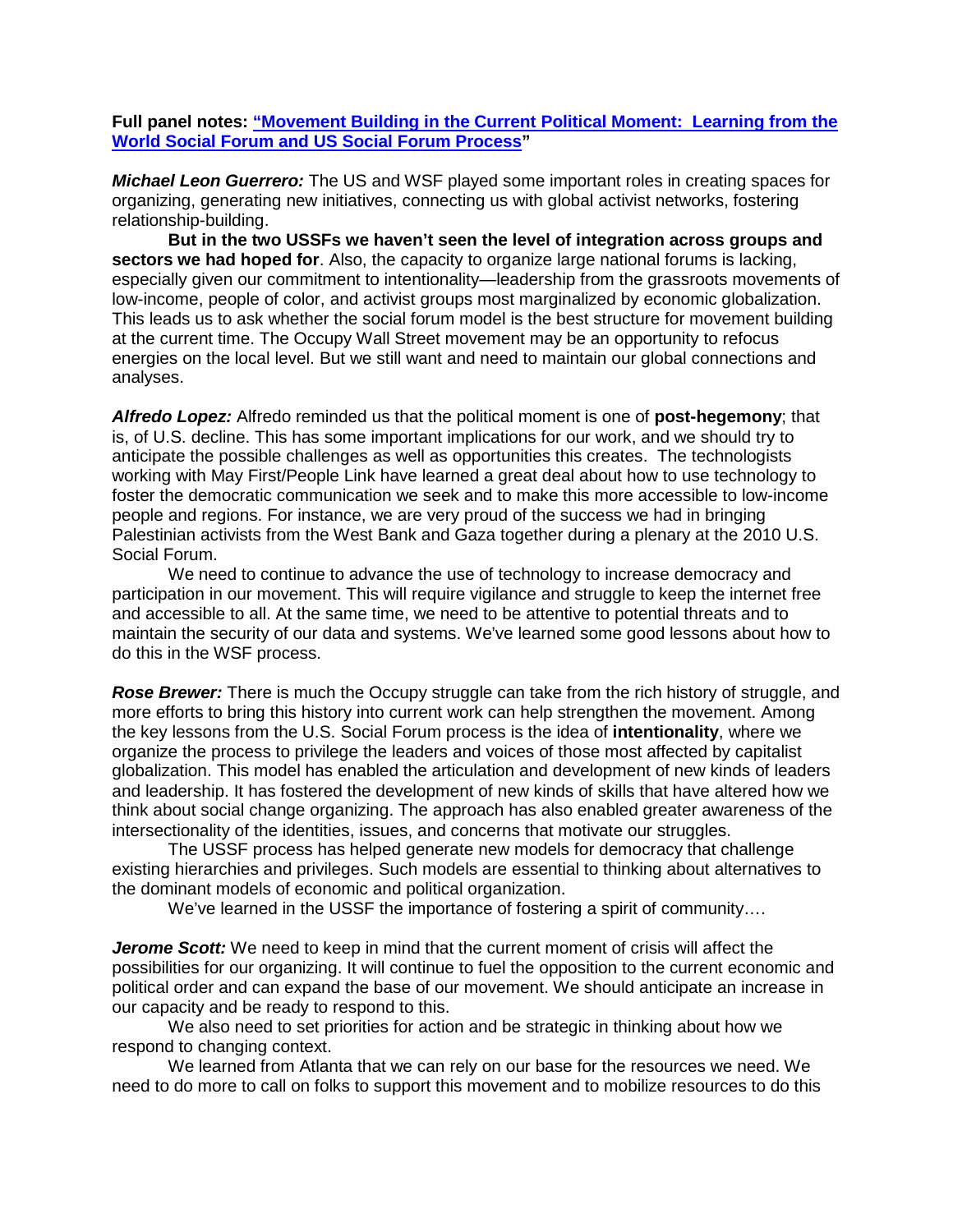work. Again, keep in mind that we should be seeing a growing base of disaffected people who will be joining our struggle.

We know and were reminded with the US Social Forums that we need to tell our story about the work being done to respond to crises and build a movement for alternatives. We need to do more to engage in this work of helping people know that there are alternatives to globalized capitalism and that there are large numbers of people organizing to make these alternatives a reality.

What is so important about the US Social Forum is its ability to bring us together in a national struggle so that we don't get reduced to isolated local efforts. In addition, the social forum process connects us to the global networks. We need these connections to help us understand what we're up against and also to help us build our collective power. We also have a responsibility to those outside the U.S. to change the policies of our government. The WSF process helps provide the analysis and inspiration to guide this necessarily global struggle.

### Questions from audience

\*What skills or models can we take from the WSF and USSF to help better facilitate or manage the process of consensus or participatory democratic decision making?

\*How should we respond to the tensions between engaging in patient and deliberate work of movement building versus being responsive to openings like OWS?

\*How to transfer skills learned in social forum organizing into our work, homes, communities? What have we learned about the practical applications of movement skills?

\*What lessons do we have about communicating about our movement? How can we do this better?

\*How can we better manage the tensions between ideological poles; such as the radical/reformist divide, NGOization/professionalization of movements?

\*How can we better integrate new and less experienced activists into the movement, such as those newly engaged by the OWS movement?

#### MLG:

Time-scales of organizing are important to keep in mind, and we have to be better at responding. For instance, the mobilization in Madison in 2010 was a missed opportunity. The social forum is a vehicle for doing certain kinds of movement work. What other vehicles are needed right now?

There may be a growing role for direct action, and we see this discussion developing with ideas such as the 99spring initiative.

On the radical/reform divide. Many groups see the nonprofit 501(c)3 status as a tool rather than a container, but it is important that this vision doesn't get lost in the day to day work. Many groups all over the world are struggling with resource constraints, and we need to keep this in mind.

There are important struggles internationally that are important to our movement such as the Arab Spring and the Andean movements. And climate is the next big front of struggle as capitalist forces are putting forward important proposals for the Rio+20 conference in June to reassert their agenda. What sort of organizing vehicle do we need at this time to respond to these opportunities and build unity across these different fronts of struggle.

#### ALFREDO:

We need to learn from and share lessons with organizations and activists emerging with the OWS movement.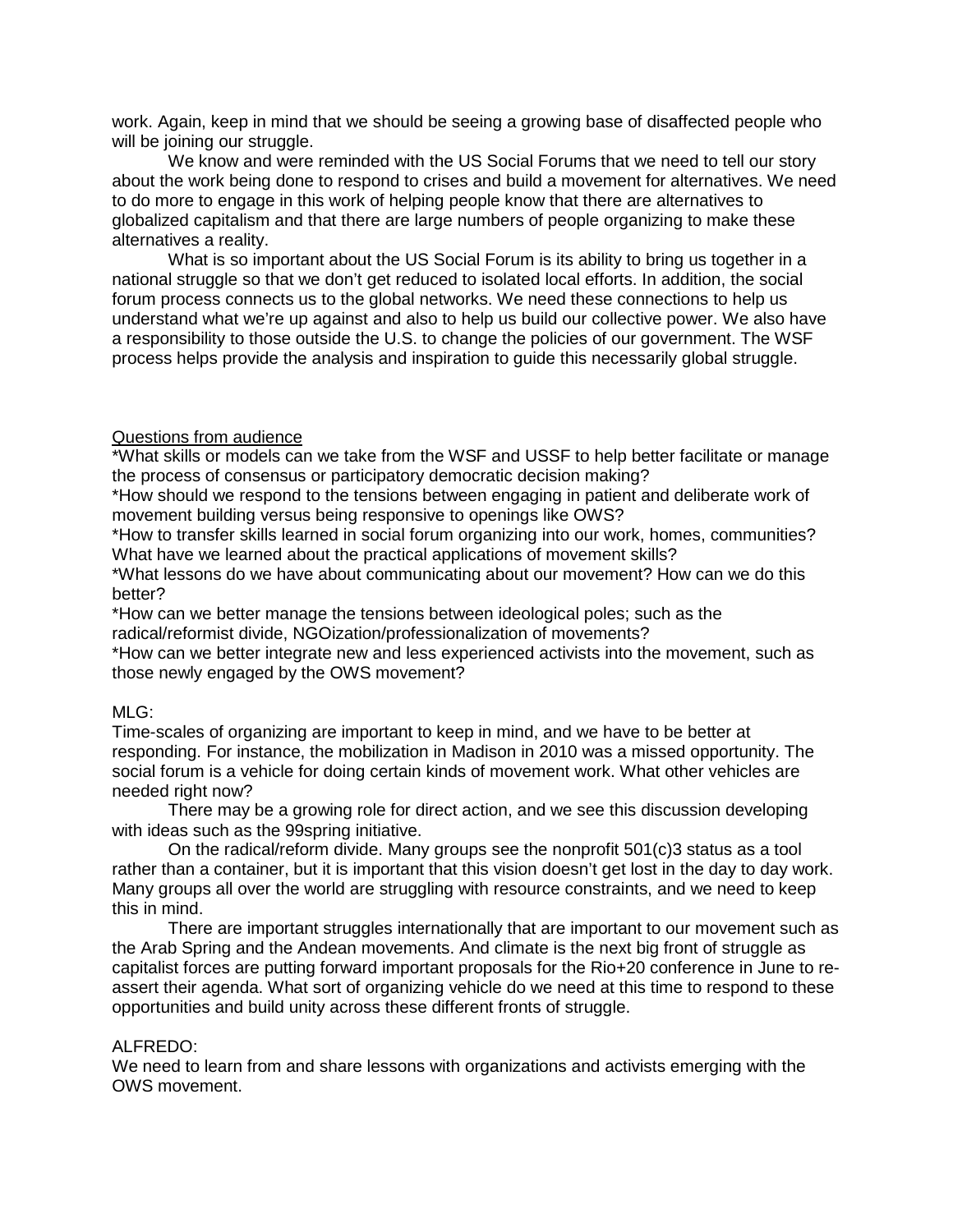We need to stay optimistic and be open and inviting to a wider public. People will be looking for alternatives.

It is important to recognize that many approaches are needed to respond to crisis and advance more systemic change. Reformist efforts should coincide with more radical analyses and actions for transformation.

There is much more potential to mobilize technology for our movement. For instance the ability to share video instantly over the internet will challenge those who want to repress our movements. But it is important that we defend the information commons and maintain vigilance and security to protect information and access.

## ROSE:

We need to stress the long-term perspective and help maintain our energies for the long haul. Now is a teachable moment that we need to respond to with renewed efforts at basic political education.

## JEROME:

Reminded participants of the history of the Montgomery bus boycott: The boycott was to last a single day, but it ended up taking off and lasting far longer. The lesson is we need to foster a base that can sustain and support actions that emerge, and also be prepared to adapt to changing circumstances.

Transforming capitalism requires an analysis of that system, and **it is the systemic analysis that is key.** The tactics we use to challenge this system can differ as long as there is a sense of the bigger struggle. So we shouldn't focus on differences over tactical approaches, but rather focus on expanding the audience for a critical analysis of the capitalist system. We need to build skilled leadership of people who understand this analysis.

*\*\*\*A digital recording of the panel "Movement Building in the Current Political Moment: Learning from the World Social Forum and US Social Forum Process" can be found at (Thank you to Micha Fiedlschuster*):<http://ubuntuone.com/1bEWdf1hEjkv3LLk5ZMc7q>

## **Selected notes from other Left Forum 2012 Sessions**

**Nicole Doerr**—Stressed the need for us to tell and re-tell movements' stories as part of a dominant narrative of social change. Her work on deliberation in the WSFs in various places shows that shared memories among activists are required to build durable alliances among those working for social change.

**Jeffrey Juris**—Discussed the different logics that underlie Occupy Wall Street and World Social Forums. The former reflects what he called the "logic of aggregation" that is aided by geographic proximity and social media. It is able to respond quickly to evolving situations and can generate significant participation in collective actions. It also reflects greater participation in OWS by individuals as opposed to organizations. The WSF, in contrast reflects a "networking logic" that is shaped largely by the organizational makeup of the process. Organizations have provided the resources and links to networks of participants that have been essential to the WSF's impact and success at mobilizing large numbers for regular social forums. The networking logic has also contributed to the WSF's ability to advance two important functions, namely: the work of **translation** across differences and **bridging** of diverse groups. The shift in logics is important for assessing the capacities and prospects for these movements as well as for understanding how technology impacts organizing processes.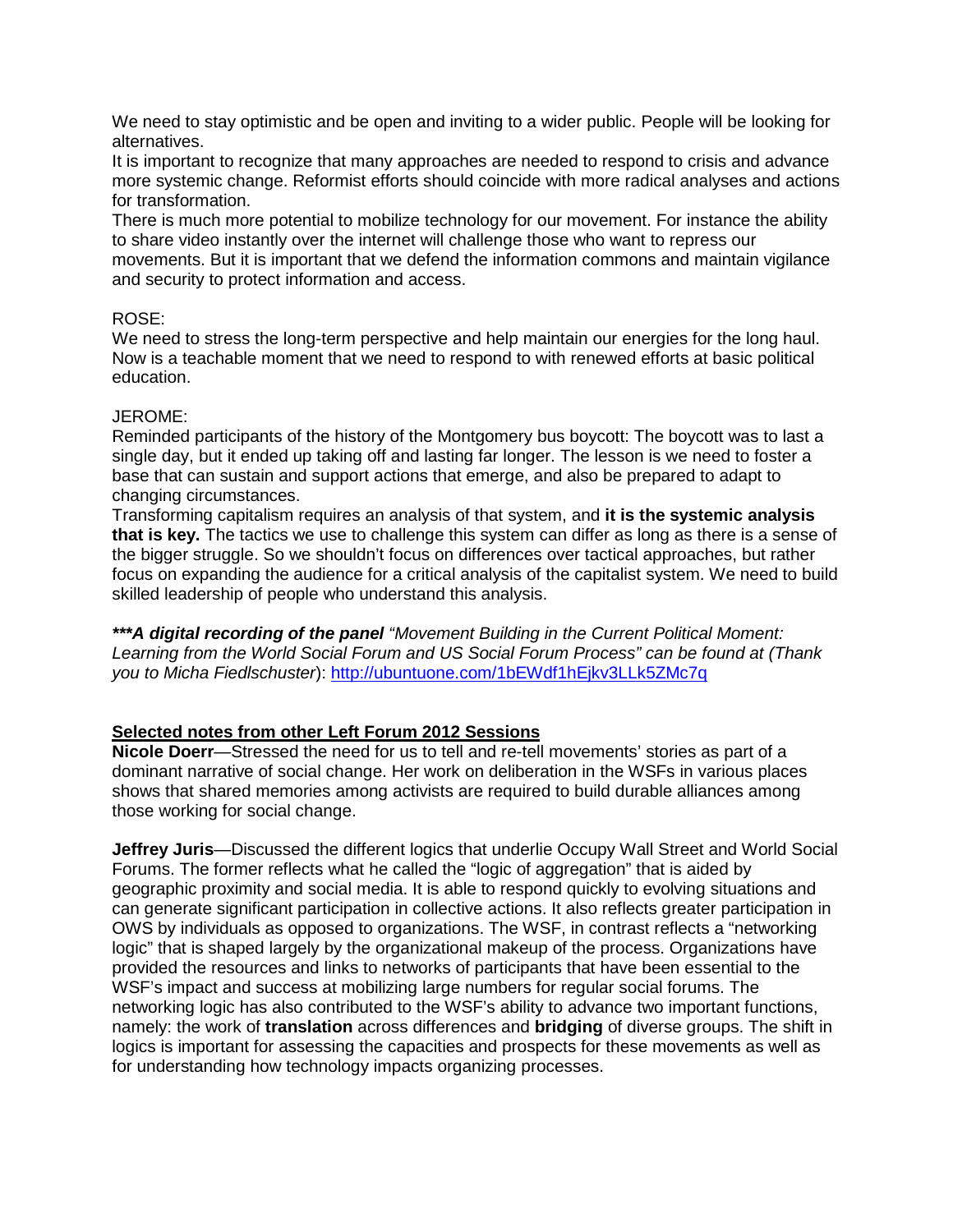**Walda Katz-Fishman**—Offered ideas about the ways forward for movements for global and local social justice. She noted that the Occupy movement serves as a reminder and perhaps a turning point for the WSF to address the real need for a vehicle that can "build a counterhegemonic movement for humanity." She noted that we need to "engage in the serious political work of articulating alternatives and ways forward to realizing these alternatives."

**Brooke Lehman** of the Institute for Social Ecology observed that the culture of OWS helped advance prefigurative politics and more participatory forms of democracy and direct action. But she warned that the General Assemblies stressed individual participation often at the cost of developing a collective identity and vision. She noted that strategy and long-term vision has been lacking in the OWS, and in part this is due to the fact that the model of the General Assembly being used by many OWS groups has allowed form to override the function. In other words, models of consensus process are being adopted without much critical reflection on how well they reflect diverse interests. Often the GA meetings exclude those less confident or able to participate in long meetings.

**Thomas Ponniah**—The current contexts is a reminder that movements need to strengthen their abilities to respond to crises. Also, an important aim of contemporary movements must be to transform the state—which has been transformed in recent decades by capitalists for their purposes, resulting in the substantial weakening of the welfare state we see today. He has in numerous publications indicated the need to consider alternative political party structures which can advance a struggle for state transformation. Another important reminder Ponniah raised is the observation that an important source of vulnerability of the current system is that it *cannot survive without* sustained (and expanding) levels of consumption. Movements can work to develop alternatives to capitalist-based consumerist practices. Finally, Ponniah stressed the importance of the success of Left-wing parties in Latin America at addressing some of the needs of "the 99%" in those countries. We can help tell these stories and draw from the models tested in Latin America.

**Ariel Salleh—**reported on her analysis of the negotiations surrounding the upcoming Rio+20 Climate Change conference, offering critical insights into the problems of the draft negotiating text being discussed by governments, which has as its central focus the "green economy initiative." The green economy language, according to Salleh, preserves the basic orientation of capitalism of exploiting land and labor for profit. It continues to undermine the true green producers—the women, small farmers, and Indigenous peoples—whose unvalued work sustains and nurtures natural processes of regeneration (for the full text, see: [http://www.zcommunications.org/rio-20-and-the-green-economy-technocrats-meta-industrials](http://www.zcommunications.org/rio-20-and-the-green-economy-technocrats-meta-industrials-wsf-and-occupy-by-ariel-salleh)[wsf-and-occupy-by-ariel-salleh](http://www.zcommunications.org/rio-20-and-the-green-economy-technocrats-meta-industrials-wsf-and-occupy-by-ariel-salleh) ).

Engagement with the international WSF process can broaden and deepen the self-understanding of Occupy in the global North. But the learning goes two ways. Occupy gives energy, inspiration, and direction to the WSF through its prefigurative commoning.

…A focus on the Rio+20 agenda should help ground free wheeling "political subjectivities" in both WSF and Occupy. Certainly, it becomes more critical than ever to avoid internal movement conflicts masculinist or ageist competitions in the guise of ideological or strategic purity have no place in the politics of life itself. The key is an open textured resistance with diversity of approaches and scales of action. Without unity of purpose, the professional managers of capital and their media will have a field day redefining political realities and forcing the Left into the divide and rule of wedge politics. The characterisation of WSF as "old movement vertical" and Occupy as "new movement horizontal" lends itself to this external manipulation.<sup>[1](#page-6-0)</sup> Moreover, it is a facile dualism, since these dimensional abstractions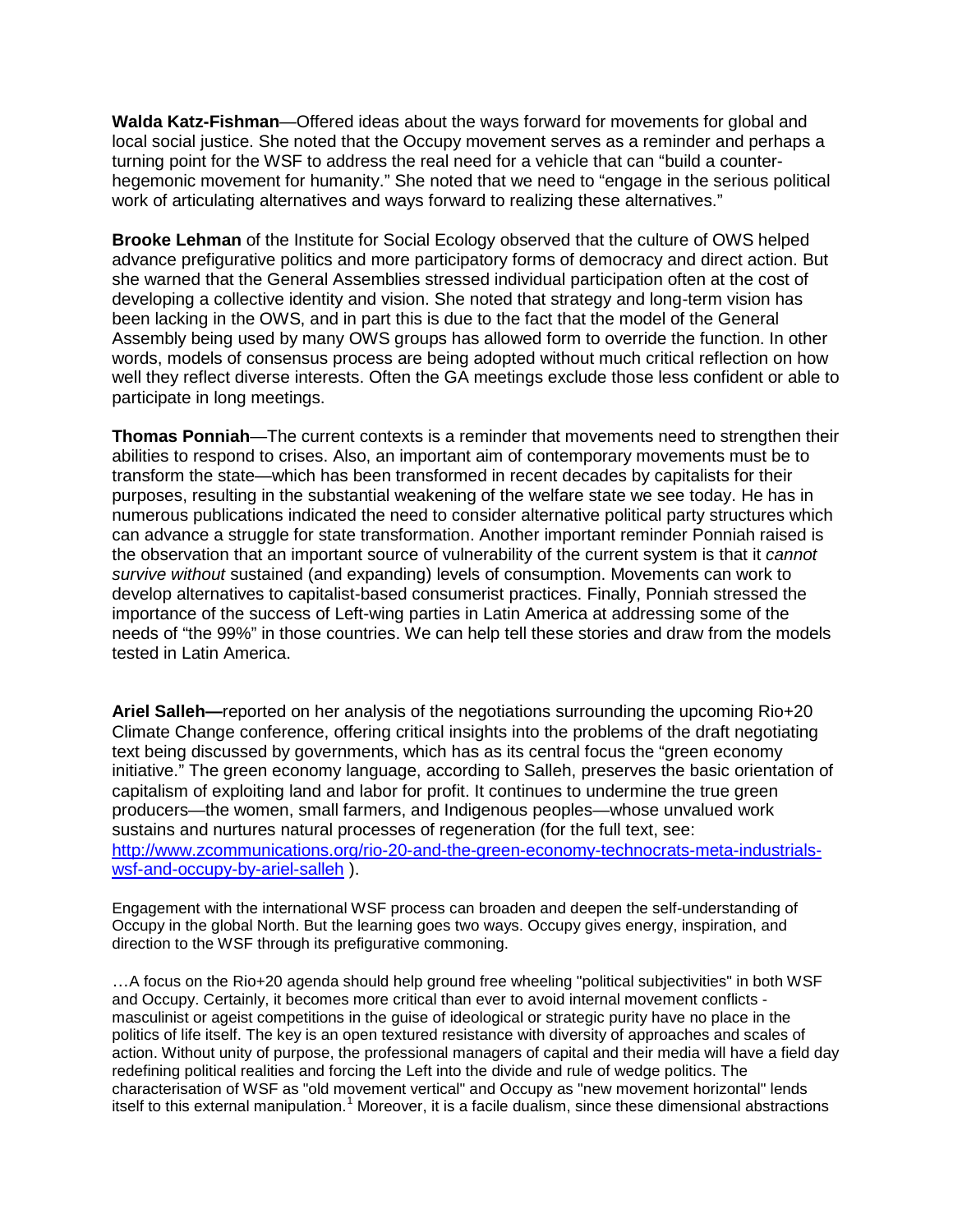can be found criss-crossing daily life in multiple ways. One activist even argues that When the passion, fearlessness and vision of Occupy intersects with the resources and membership of community groups and unions, we'll find the sweet spot that makes it possible to force the richest to negotiate with the rest of us. It is where these two worlds meet - horizontal and vertical - united around common issues and enemies that we create the potential to start winning together.<sup>[2](#page-6-1)</sup>

Observing the interconnection between sustainability and peace, the WSF Thematic text, (["Another Future is Possible: Come to Re-invent the World at Rio+20",](http://rio20.net/wp-content/uploads/2012/02/Another-Future.pdf) Porto Alegre, 24 January 2012). speaks of opening up the Security Council to "new actors" - states, regional organizations, global networks - with a new balance of power based on bodies appropriate to watching over life, peoples, and planet. However, under existing geopolitical relations, this vision could be readily appropriated by established class interests as a step towards Earth System Governance. Perhaps the movements should simply Occupy Rio+20 and close it down? Yet this too, would play into the hands of corporations and governments like the US, which really want nothing to change. How do the movements deal with this tortuous ambiguity? My sense is that here the initiative falls back to Occupy as it grows regional awareness and support on home ground. Yet will grassroots activists - committed to an affective politics - be able to sustain this testing, often unglamorous nurture of the Mums and Dads? If yes, the dialectical interplay of WSF and Occupy will become a powerful historical force.

**Saskia Sassen**—OWS is important for helping people become political actors. That is, it helps create avenues for people to move from being passive to active and critical citizens. It also reminds us of the importance in movements of "making the social." What has attracted support and participation for Occupy has been the sense of community and creative self-reliance that it has generated. People are attracted to the community spirit and participatory nature of OWS. What the US and WSF helps do is to expand people's political imagination and sense of community beyond the local. But clearly the ability to be present in the cities where people live and to offer a model for bringing new practices and conversations into people's neighborhoods and homes has helped fuel the surge of activism of the Occupy movement.

**Jackie Smith**, who is active in the US Social Forum and Occupy Pittsburgh summarized three key resources the WSF process brings to contemporary OWS activism as: 1) a global analysis; 2) principles and models for alliance-building; and 3) strategic insights. First, she stressed the significance of having global networks and perspectives in this work. To understand how capitalism works, we need to hear the voices of people from around the world who experience its effects differently. For instance, U.S. activists can learn a great deal from hearing about Southern activists' decades of opposition to the structural adjustment programs of the World Bank and IMF. OWS activists also need greater sensitivity to how U.S. policies impact the global "99%." Second, the WSF and especially US Social Forum offers important lessons for how to build diverse alliances, most notably with the principle of *intentionality* that has guided the USSF and that privileges leadership by those most affected by global capitalism. Practices cultivated in the WSFs--such as active listening, creating spaces that stress relationships over programmatic campaigns, and Indigenous notions of *collective* as opposed to individualized autonomy—can strengthen the OWS movement. Third, the WSF process has helped bring to the fore strategic emphases and ideas that can advance collective struggle. For instance, demands for human rights (universal and economic as well as political) have proved effective at uniting diverse groups and interests in joint struggle. Similarly, the defense of public services can be readily linked to a critique of global capitalism and a global struggle for an alternative to globalized capitalism. Finally, calls advanced at the 2009 WSF for the rights of Mother Earth and for notions of progress based on Indigenous values of *buen vivir* (living well) versus economic growth/profit can be focal points for a global movement.

**Hamouda Soubhi**, a Tunisian organizer with the Maghreb Social Forum observed that the Arab spring helped overcome fear and expand people's enthusiasm to struggle for justice, freedom and dignity. He pointed out that the emergence of anti-austerity protests in Europe and the